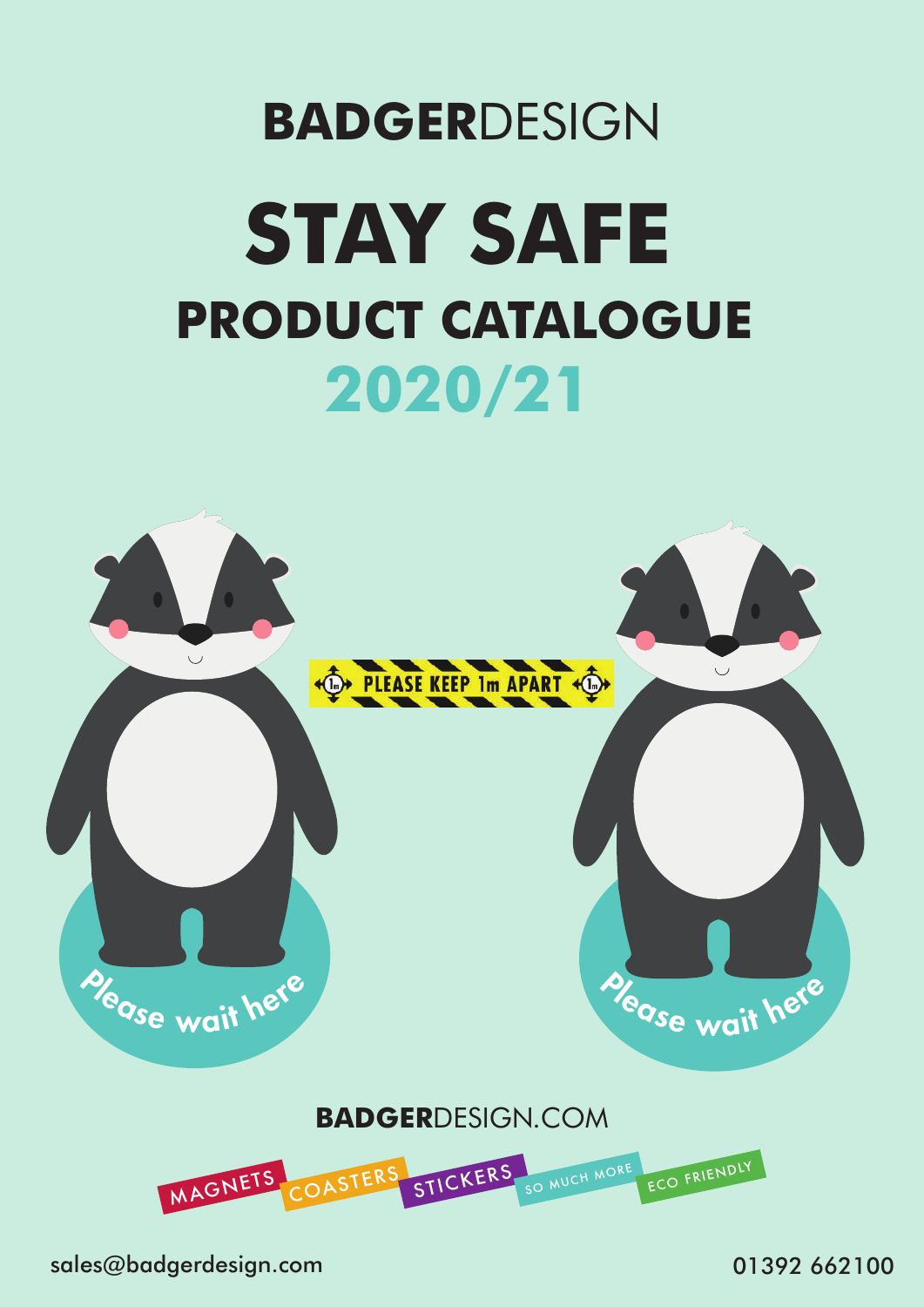# Products to help your staff and customers get back to the 'new normal' safely and in accordance with Government guidelines

We're here to help you get back to business with our non-slip floor stickers, stair stickers, and wall stickers and signage.

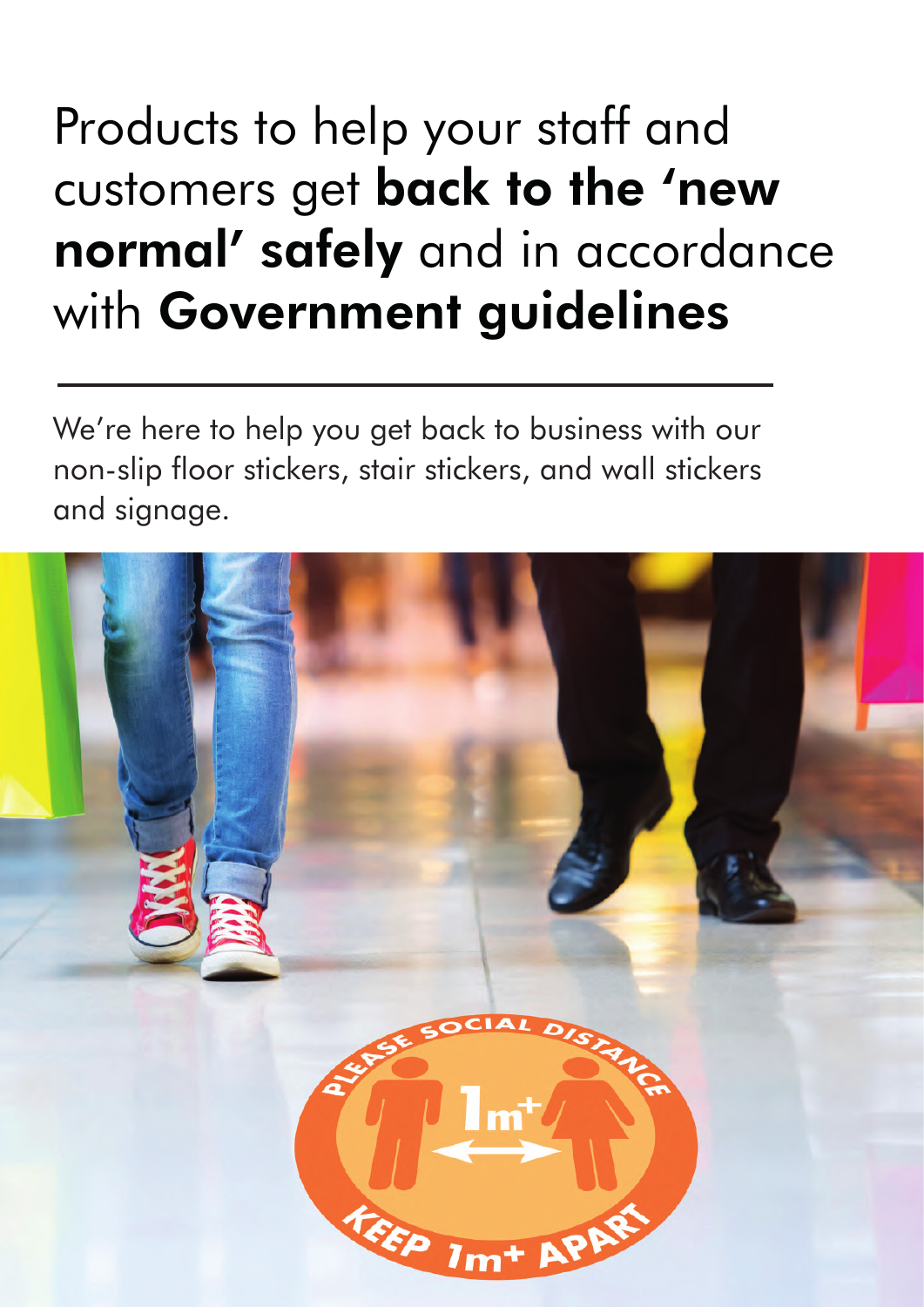# **STICKERS**

## R10 ANTI SLIP FLOOR STICKERS

Designed for the wear and tear of high traffic walking areas. R 10 slippage safety rating finish

- *•* **ANTI SLIP**
- *•* **HEXOFLOOR TECHNOLOGY**
- **WATERPROOF**
- **•300MM DIAMETER**



### STOCK DESIGNS

We can also print custom designs to match your brand.